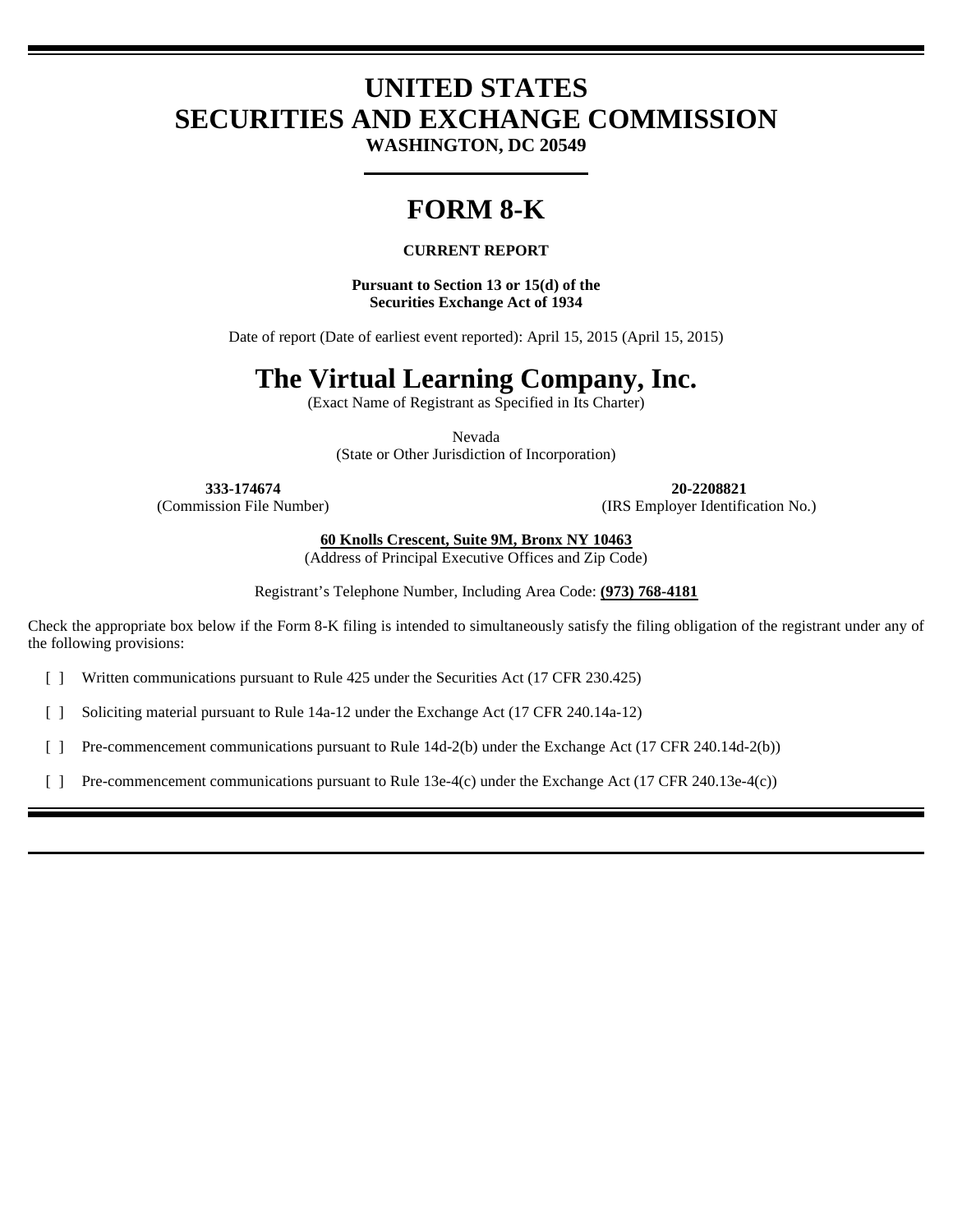#### **Item 4.01. Changes in Registrant's Certifying Accountant.**

On April 15, 2015, LGG & Associates, P.C. ("LGG") resigned as the independent registered public accounting firm for The Virtual Learning Company, Inc. (the "Company"). LGG's resignation was accepted by the Company's sole director.

LGG's audit reports on the Company's financial statements for the fiscal years ended December 31, 2009 and 2010 did not contain an adverse opinion or disclaimer of opinion, nor were they qualified or modified as to uncertainty, audit scope or accounting principles except that their report for the years ended December 31, 2010 and December 31, 2009 contained explanatory language regarding substantial doubt about the Company's ability to continue as a going concern.

During the Company's fiscal years ended December 31, 2009 and 2010, and the subsequent interim period from January 1, 2011 through September 30, 2011, (i) there were no disagreements between the Company and LGG on any matters of accounting principles or practices, financial statement disclosure or auditing scope or procedure, which disagreements, if not resolved to the satisfaction of LGG, would have caused LGG to make reference to the subject matter of the disagreement in its report on the Company's financial statements, and (ii) there were no "reportable events" as that term is defined in Item  $304(a)(1)(v)$  of Regulation S-K.

The Company has provided LGG with a copy of the foregoing statements and has requested and received from LGG a copy of the letter addressed to the Securities and Exchange Commission stating that LGG agrees with the above statements. A copy of the letter from LGG is attached as Exhibit 16.1 to this Form 8-K.

#### Engagement of Independent Registered Public Accounting Firm

On December 1, 2014, the Company engaged Michael T. Studer, C.P.A. P.C., ("Studer") to replace LGG as its independent registered public accounting firm for the fiscal years ending December 31, 2011, 2012, 2013 and 2014. The decision to engage Studer was approved by the Sole Director of the Board of Directors of the Company.

Prior to Studer's engagement, the Company did not consult with Studer and receive either written or oral advice from Studer that was an important factor considered by the Company in reaching a decision as to the application of accounting principles to a specific completed or contemplated transaction, or the type of audit opinion that might be rendered on the Company's financial statements. In addition, the Company has not consulted with Studer concerning any matter that was the subject of a disagreement or a reportable event, each as described in Item 304  $(a)(1)(iv)$  and Item 304 $(a)(1)(v)$  of Regulation S-K.

#### **Item 9.01 Financial Statements and Exhibits**

| (d) Exhibits            |                                                                                                    |
|-------------------------|----------------------------------------------------------------------------------------------------|
| Exhibit No. Description |                                                                                                    |
| 16.1                    | Letter from LGG & Associates, P.C. to the Securities and Exchange Commission dated April 15, 2015. |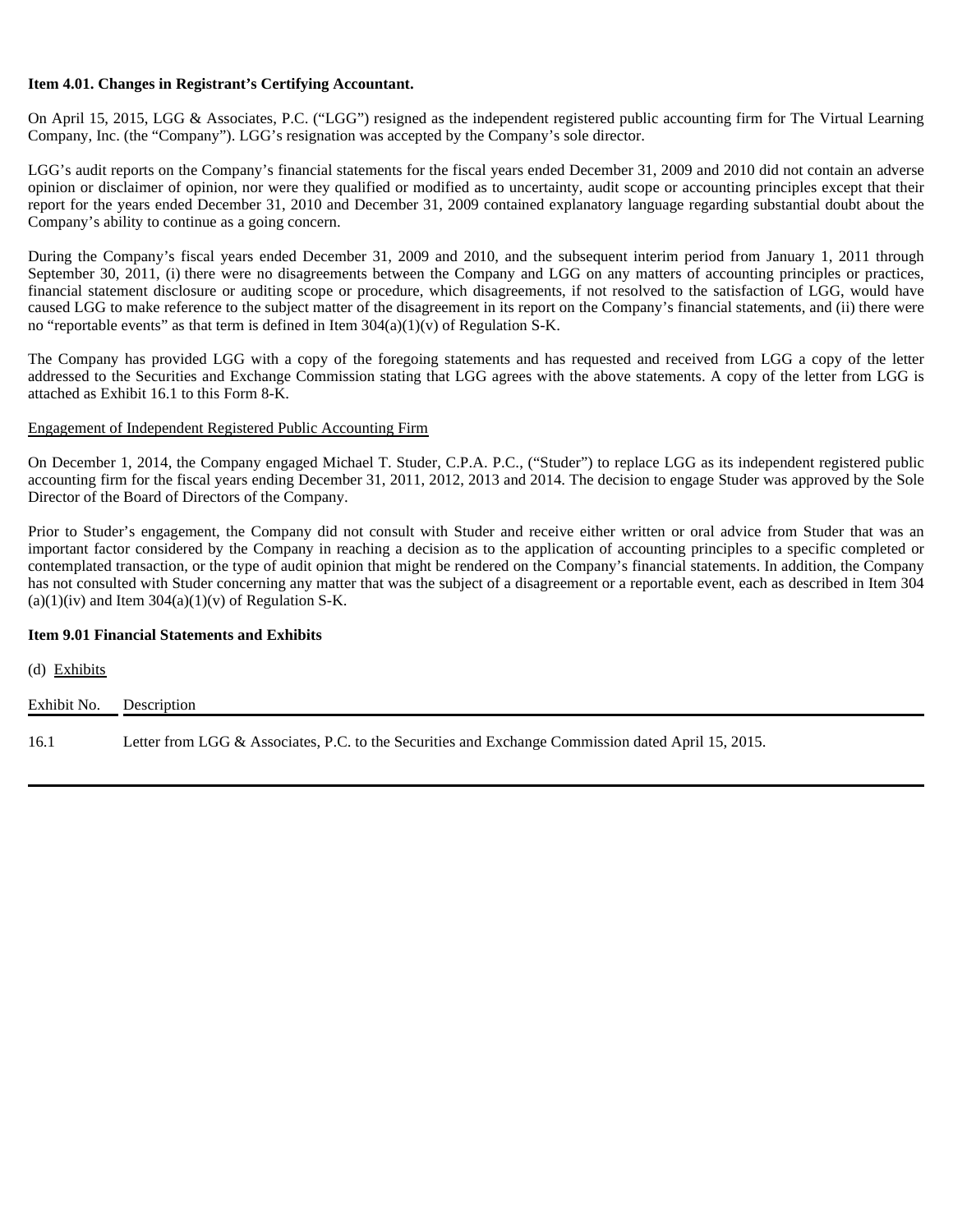#### **SIGNATURES**

Pursuant to the requirements of the Securities Exchange Act of 1934, the Registrant has duly caused this report to be signed on its behalf by the undersigned hereunto duly authorized.

The Virtual Learning Company, Inc.

Date: April 22, 2015 By: */s/ Thomas P. Monahan* 

 Name: Thomas P. Monahan Title: Chief Executive Officer and Sole Director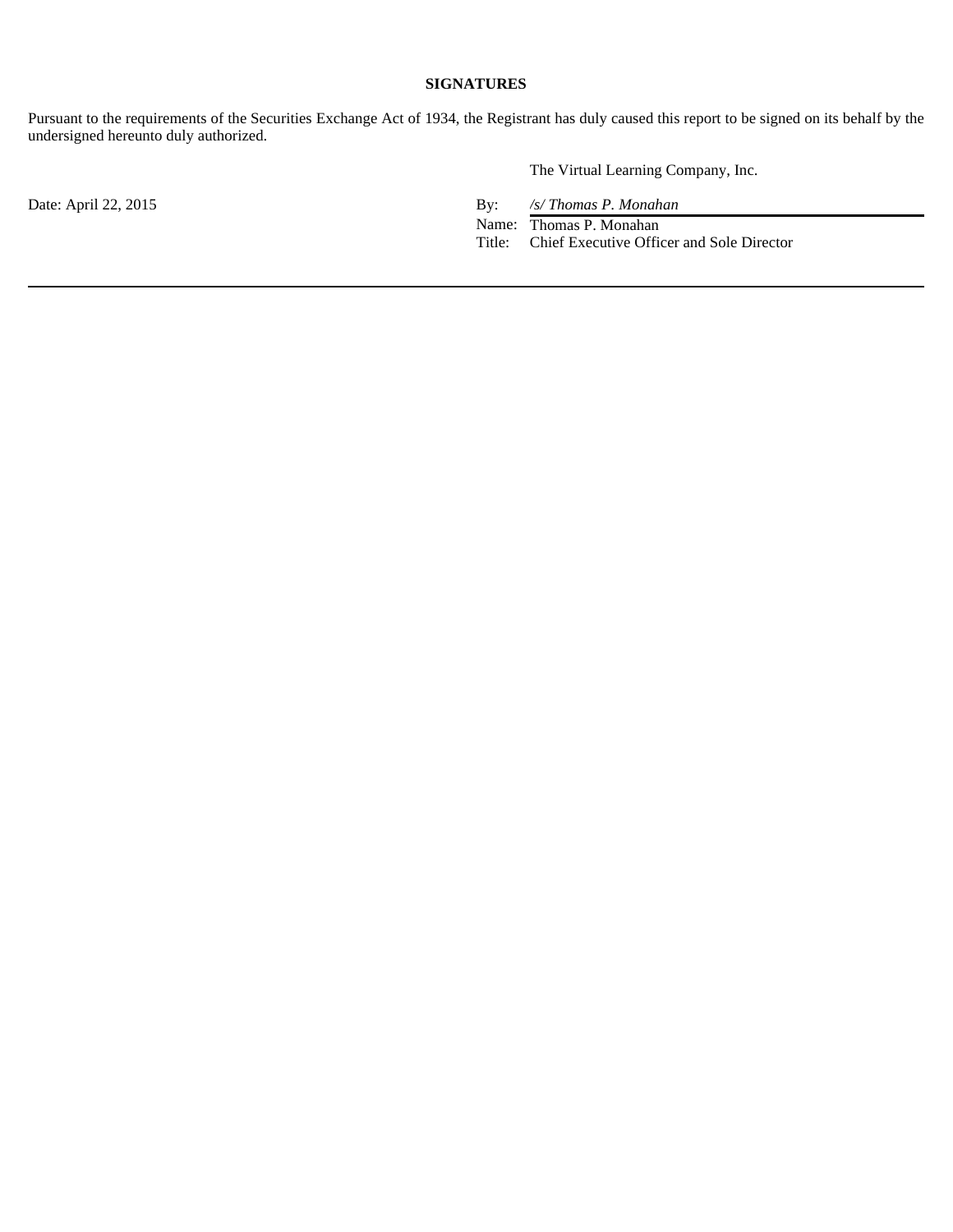Louis Gutberlet LGG & Associates, P.C. Certified Public Accountants and Consultants 305 Suwanee East Drive Lawrenceville, Georgia 30043

April 14, 2015

Thomas P. Monahan President The Virtual Learning Company, Inc. 60 Knolls Crescent, Apt. 9M Bronx, NY 10463

RE: Resignation

Dear Mr. Monahan:

By this letter LGG & Associates, P.C. ("LGG") hereby resigns with immediate effect as the auditor of The Virtual Learning Company, Inc. ("Company").

During the Company's two most recent fiscal years, years ended December 31, 2009, and 2010, and the subsequent interim period ended September 30, 2011, LGG had no disagreements with the Company on any matters of accounting principles or practices, financial statement disclosure or auditing scope or procedure, which disagreements, if not resolved to my satisfaction of LGG, would have caused LGG to make reference to the subject matter of the disagreement in its report on the Company's financial statements, and (ii) there were no "reportable events" as that term is defined in Item  $304(a)(1)(v)$  of Regulation S-K.

However, as LGG is no longer registered with the Public Company Accounting Oversight Board and we cannot do your audits to bring the Company current as you desire.

We wish you the best in your future endeavors.

Sincerely,

Louis Gutberlet, C.P.A. LGG & Associates, P.C.